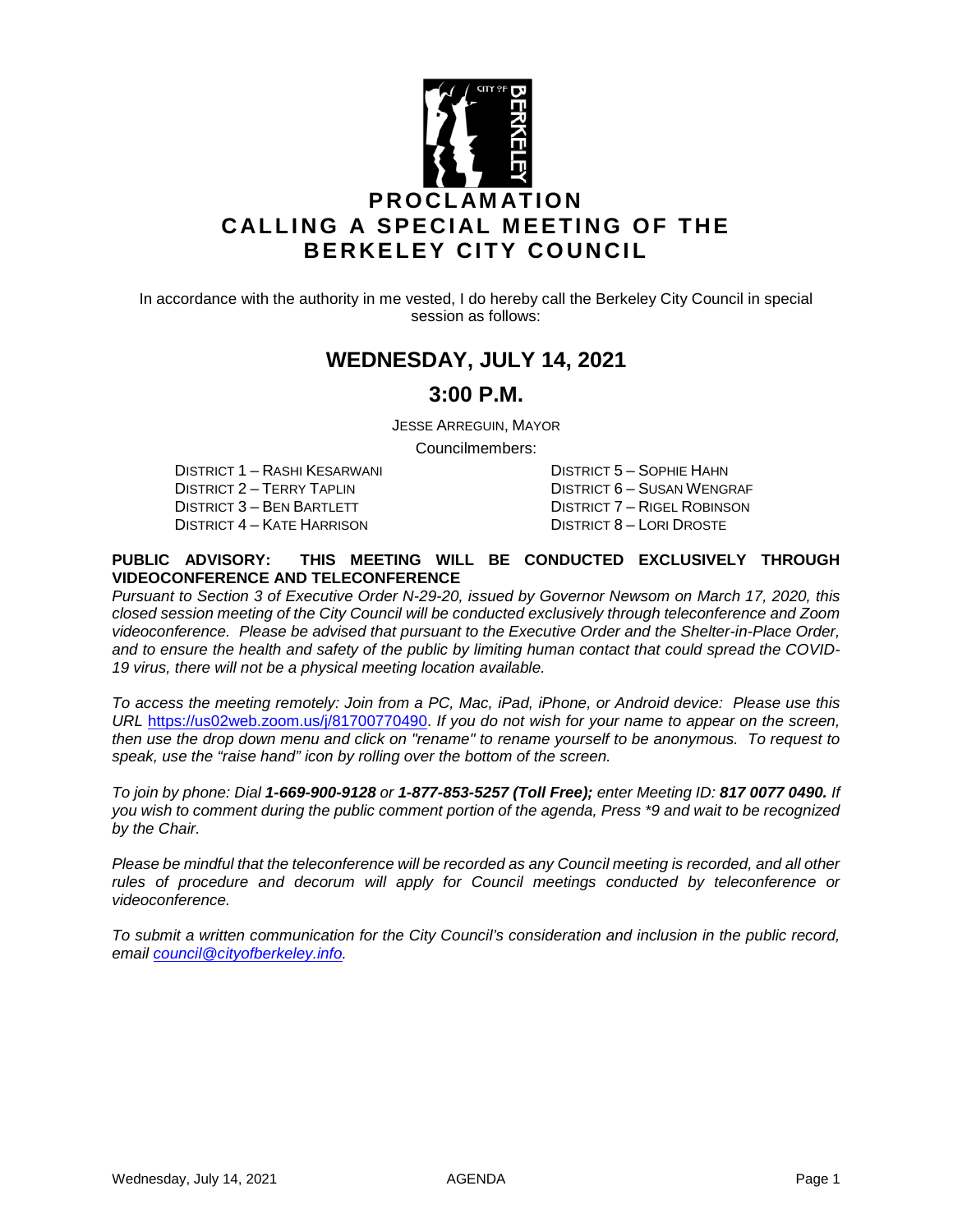## **Preliminary Matters**

**Roll Call**

**Public Comment - Limited to items on this agenda only**

### **CLOSED SESSION:**

The City Council will convene in closed session to meet concerning the following:

### **1. CONFERENCE WITH LEGAL COUNSEL – PENDING LITIGATION PURSUANT TO GOVERNMENT CODE SECTION 54956.9(d)(1)**

a. WCAB Case Numbers: #ADJ1556675 and ADJ10831595

### **2. CONFERENCE WITH LABOR NEGOTIATORS; GOVERNMENT CODE SECTION 54957.6**

Negotiators: Dee Williams-Ridley, City Manager, Paul Buddenhagen, Deputy City Manager, David White, Deputy City Manager, LaTanya Bellow, Human Resources Director, Dania Torres-Wong, Chief Labor Negotiator, Burke Dunphy, Labor Negotiator, Jon Holtzman, Labor Negotiator, Jen Louis, Interim Chief of Police, Abe Roman, Interim Fire Chief.

Employee Organizations: International Brotherhood of Electrical Workers (IBEW), Local 1245, SEIU 1021 Community Services and Part-time Recreation Activity Leaders, Berkeley Fire Fighters Association Local 1227, Berkeley Police Association, Service Employees International Union, Local 1021 Maintenance and Clerical Chapters, Berkeley Fire Fighters Association, Local 1227 I.A.F.F./Berkeley Chief Fire Officers Association, Public Employees Union Local 1, Unrepresented Employees.

# **OPEN SESSION:**

Public Reports of actions taken pursuant to Government Code section 54957.1.

# **Adjournment**

I hereby request that the City Clerk of the City of Berkeley cause personal notice to be given to each member of the Berkeley City Council on the time and place of said meeting, forthwith.

> IN WITNESS WHEREOF, I have hereunto set my hand and caused the official seal of the City of Berkeley to be affixed on this 8th day of July, 2021.

Lesse Arregain

Jesse Arreguin, Mayor